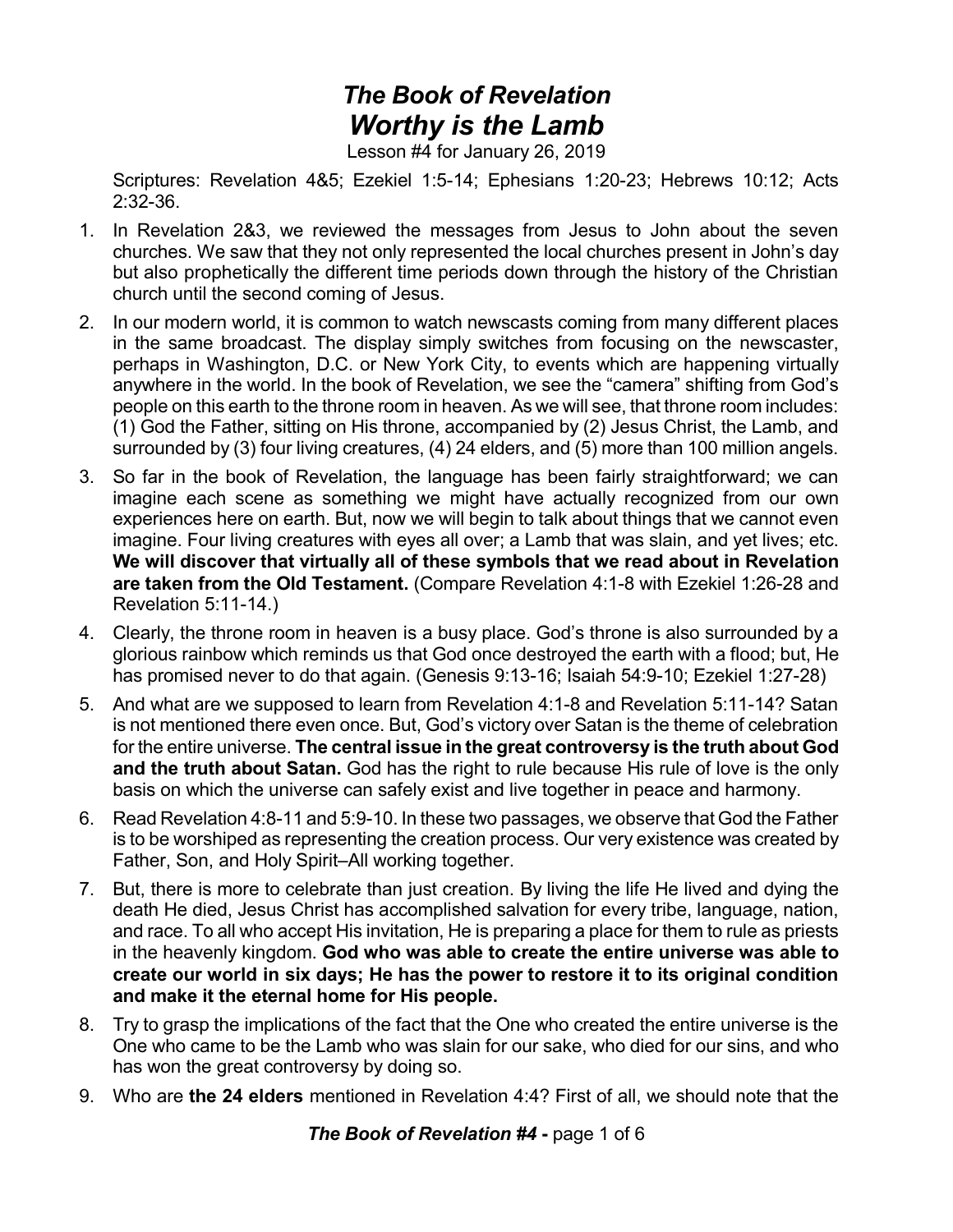term *elders* is otherwise only used to describe human beings in the Bible. Angels always stand in God's presence; but, these *elders* are sitting on thrones. Revelation 3:4-5 tells us that they are wearing white robes which is the attire of God's faithful people. They wear victory crowns on their heads which is a right reserved exclusively for the victorious saints. (James 1:12)

- 10. Why are there 24 *elders*? *Twenty-four* in the Bible is clearly two sets of 12. The number *12* represented the 12 tribes of Israel in the Old Testament and also the 12 disciples in the New. Thus, it seems clear that these 24 elders represent some of God's people both in the Old Testament and the New Testament. And the fact that this is the first time these 24 elders are mentioned, suggests that this is a new group. They have just joined the throne room in heaven. Could they be the beings who were raised from the dead at the crucifixion and resurrection of Jesus Christ? See Matthew 27:51-53. It is important to notice that these 24 elders are some of the first ones to recognize God's fairness in all that He does and to sing His praise. If God were about to burn all His enemies–forever–in the fires of an eternallyburning hell, do you think these 24 elders and the others around the throne of God would be rejoicing and praising Him for His fairness, love, and kindness?
- 11. Read Revelation 5:8-10 again. Notice that these 24 elders say: "By your sacrificial death you bought for God people from every tribe, language, nation, and race. <sup>10</sup> You have made them a kingdom of priests to serve our God, and they shall rule on earth."—*Good News Bible*.\* Once again, this suggests that the 24 elders are human beings.
- 12. Look at some additional evidence about who the 24 elders are.

In Matthew 19:28, Jesus tells His disciples that they will sit on 12 thrones, judging the 12 tribes of Israel. This verse ties together the number 12, thrones, the apostles, and the 12 tribes. In Revelation 21:12, the names of the 12 tribes are written on the gates of the New Jerusalem, while the 12 foundations have the names of the 12 apostles written on them *(Rev. 21:14)*. The number 24 adds 12 to 12, as occurs in Revelation 21. In Revelation 7:4-8, furthermore, the people of God are described in terms of 12 times 12 times 1,000 (144,000). The multiple of 12 is seen also in the height of the walls of the New Jerusalem, 144 cubits *(Rev. 21:17)*. So the best explanation of the 24 elders is that they represent the people of God in both Old and New Testaments.—*Adult Teachers Sabbath School Bible Study Guide*\* 54.

13. So, who are the **fourliving creatures** of Revelation 4:6-8? They must be compared with the creatures mentioned inEzekiel 1:5-14; 10:20-22; and with theSeraphim mentioned in Isaiah 6:2-3.

> The four living creatures symbolize the exalted beings who serve God as His agents and the guardians of His throne *(Ps. 99:1)*. Their wings point symbolically to their swiftness in carrying out God's orders, and their eyes point to their intelligence. Their presence, together with the 24 elders and a myriad of angels around the throne *(Rev. 5:11)*, shows that both heaven and earth are represented in the throne room.—*Adult Sabbath School Bible Study Guide*\* for Monday, January 21.

- 14. Where did Lucifer/Satan fit in this picture? While Revelation 4 talks all about the throne room in heaven, we find ourselves suddenly in a crisis when we come to Revelation 5:1-4.
- 15. It is helpful to read Isaiah 29:11-12 in studying this passage. Scrolls in ancient times were rolled up and then sealed with dabs of sealing wax to be opened only by the intended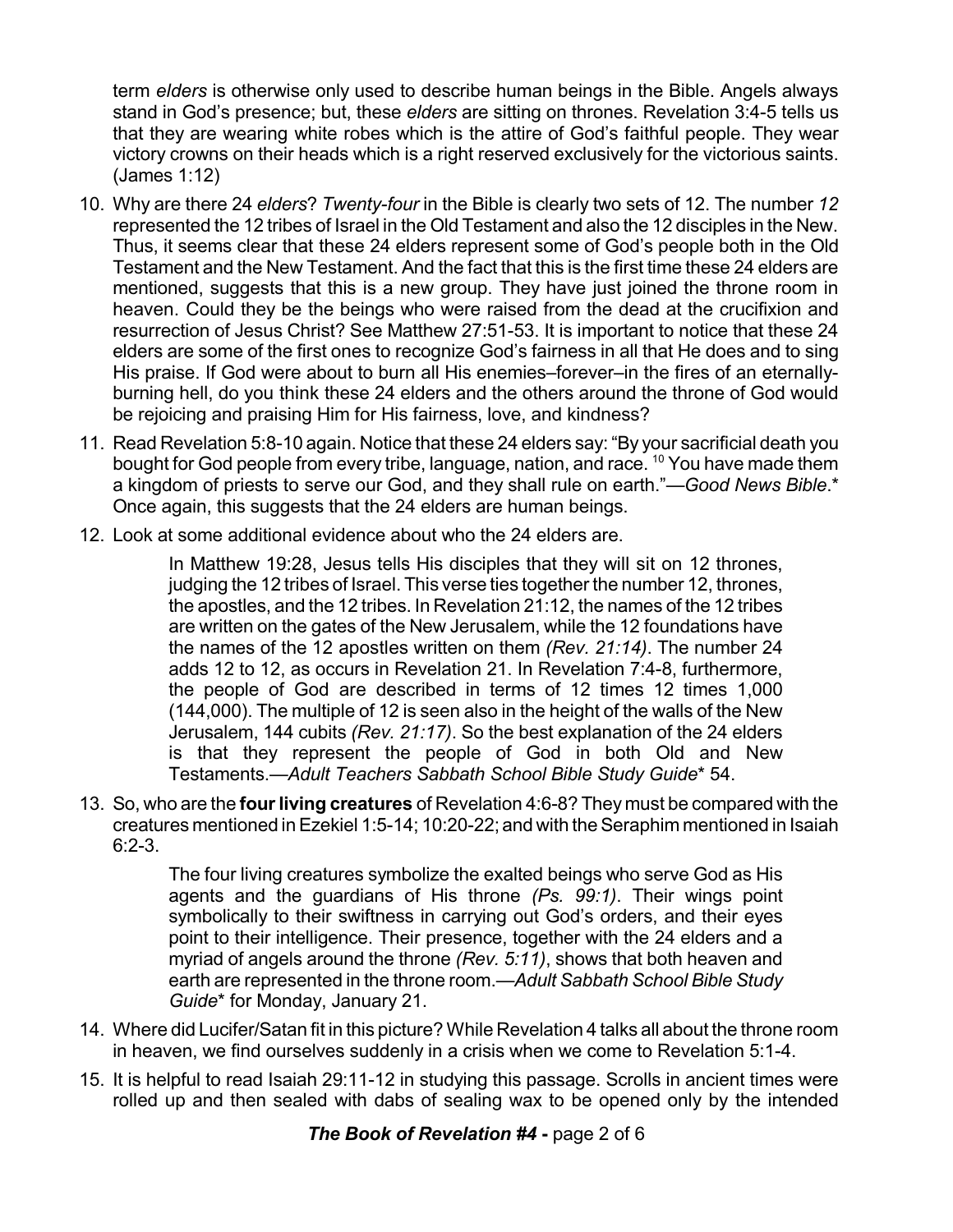recipient.

16. Why is that **sealed scroll** in Revelation 5:1-4 so important? Look at the following two passages from Ellen White:

> Thus the Jewish leaders made their choice. Their decision was registered in the book which John saw in the hand of Him that sat upon the throne, the book which no man could open. In all its vindictiveness this decision will appear before them in the day when this book is unsealed by the Lion of the tribe of Judah.—Ellen G. White, *Christ's Object Lessons*\* 294.1; *Mar*\* 282.7.

> There in His open hand lay the book, the roll of the history of God's providences, the prophetic history of nations and the church. Herein was contained the divine utterances, His authority, His commandments, His laws, the whole symbolic counsel of the Eternal, and the history of all ruling powers in the nations. **In symbolic language was contained in that roll the influence of every nation, tongue, and people from the beginning of earth's history to its close.**—Ellen G. White, *Manuscript 107*,\* 1897, p. 1-2. ("Search the Scriptures," no date); *9MR*\* 7.2; *Letter 65*,\* 1898 - To Frederick Griggs and Franklin Howe. Written from "Sunnyside," Cooranbong, Australia.); *12MR*\* 296.3; *Letter 65*,\* 1898; *20MR*\* 197.2. [Bold type is added.]

- 17. **It seems that this sealed scroll contains not only the history of our world, but also God's future plans for that world. So, why is Christ the only Being in the whole universe worthy to open that scroll?** Are we suggesting that not even God the Father or the Holy Spirit could open it? See Revelation 5:5-7. The One who is able to open that scroll is the One who has won the great controversy by coming to this earth and living and dying as He did. It is God's answer to Satan's rebellion. Surely, the rebellion in heaven must have been a crisis. But, now we see the answers to all of Satan's accusations; the One who has given us those answers was the Son–the Lamb of God–slain from the foundation of the world.
- 18. Read Revelation 5:8-14. One day, the entire universe will bow down and say that God has fairly and honestly won the great controversy.
- 19. What does it mean to suggest that all authority has been given to Jesus Christ? See Matthew 28:18; compare Revelation 5:9.
- 20. We are told clearly from Revelation 5:13 and Philippians 2:10-11 that when the great controversy is over, the entire universe–not only all those who are on God's side but also all those on Satan's side–will admit that God has done everything possible to save everyone that He can. This will lead to all of them praising and honoring His holy name. Compare Ephesians 1:20-23 and Hebrews 10:12.
- 21. Look at the **five hymns** being sung around the throne of God. (Revelation 4:8-11; 5:9-13) Notice the crescendo of praise offered to God the Father and Jesus Christ in Revelation.
	- **Revelation 4:8-11:**<sup>8</sup> Each one of the **four living creatures** had six wings, and they were covered with eyes, inside and out. Day and night they never stop singing:

"Holy, holy, holy, is the Lord God Almighty,

who was, who is, and who is to come."...

<sup>9</sup> The **four living creatures** sing songs of glory and honour and thanks to the one who sits on the throne, who lives for ever and ever. When they do so,

## *The Book of Revelation #4* **-** page 3 of 6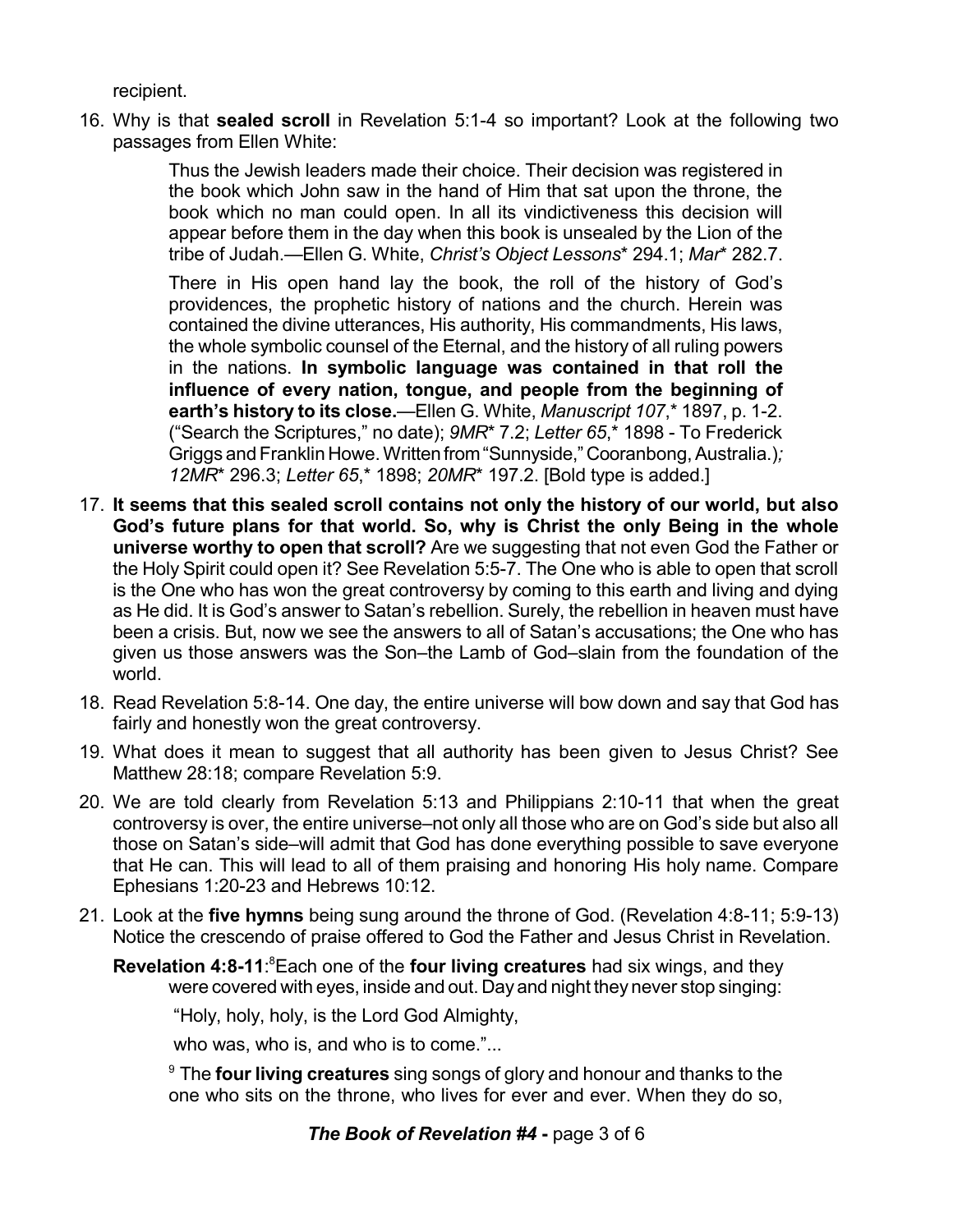<sup>10</sup>**the twenty-four elders** fall down before the one who sits on the throne, and worship him who lives for ever and ever. They throw their crowns down in front of the throne and say:

<sup>11</sup> "Our Lord and God! You are worthy

to receive glory, honour, and power.

For you created all things,

and by your will they were given existence and life." —*Good News Bible*\* (Revelation 4:8-11).

**Revelation 5:8-13:** <sup>8</sup>As he did so, the **four living creatures** and the **twenty-four elders** fell down before the Lamb. Each had a harp and gold bowls filled with incense, which are the prayers of God's people. <sup>9</sup>They sang a new song:

"You are worthy to take the scroll

and to break open its seals.

For you were killed, and by your sacrificial death you bought for God

people from every tribe, language, nation, and race.

<sup>10</sup> You have made them a kingdom of priests to serve our God,

and they shall rule on earth."

<sup>11</sup> Again I looked, and I heard **angels,thousands and millions of them**! They stood round the throne, the **four living creatures**, and **the elders**,

 $12$ and sang in a loud voice:

"The Lamb who was killed is worthy

to receive power, wealth, wisdom, and strength,

honour, glory, and praise!"

<sup>13</sup>And I heard **every creature in heaven, on earth, in the world below, and in the sea—all living beings in the universe**—and they were singing:

"To him who sits on the throne and to the Lamb,

be praise and honour, glory and might,

for ever and ever!"—*Good News Bible*\* (Revelation 5:8-13). [Bold type is added.]

22. Consider this description and explanation regarding the five hymns.

**The divinity of Christ is underlined in the progression of five hymns in this vision.** The first two hymns praise the One sitting on the throne *(Rev. 4:8, 11)*. The third and fourth hymns praise the Lamb *(Rev. 5:9-12)*. The fifth hymn offers worship to both the One sitting on the throne and the Lamb *(Rev. 5:13)*. The fifth hymn is the clear climax of the series, in which blessing, honor, glory, and power are acclaimed as belonging to Him who sits on the throne and to the Lamb.

A second feature of these hymns also highlights the fifth hymn. It is the climax of a grand crescendo of singing. The first hymn is sung by the four living creatures. The second hymn is sung by the 24 elders *(Rev. 4:11)*. The third

## *The Book of Revelation #4* **-** page 4 of 6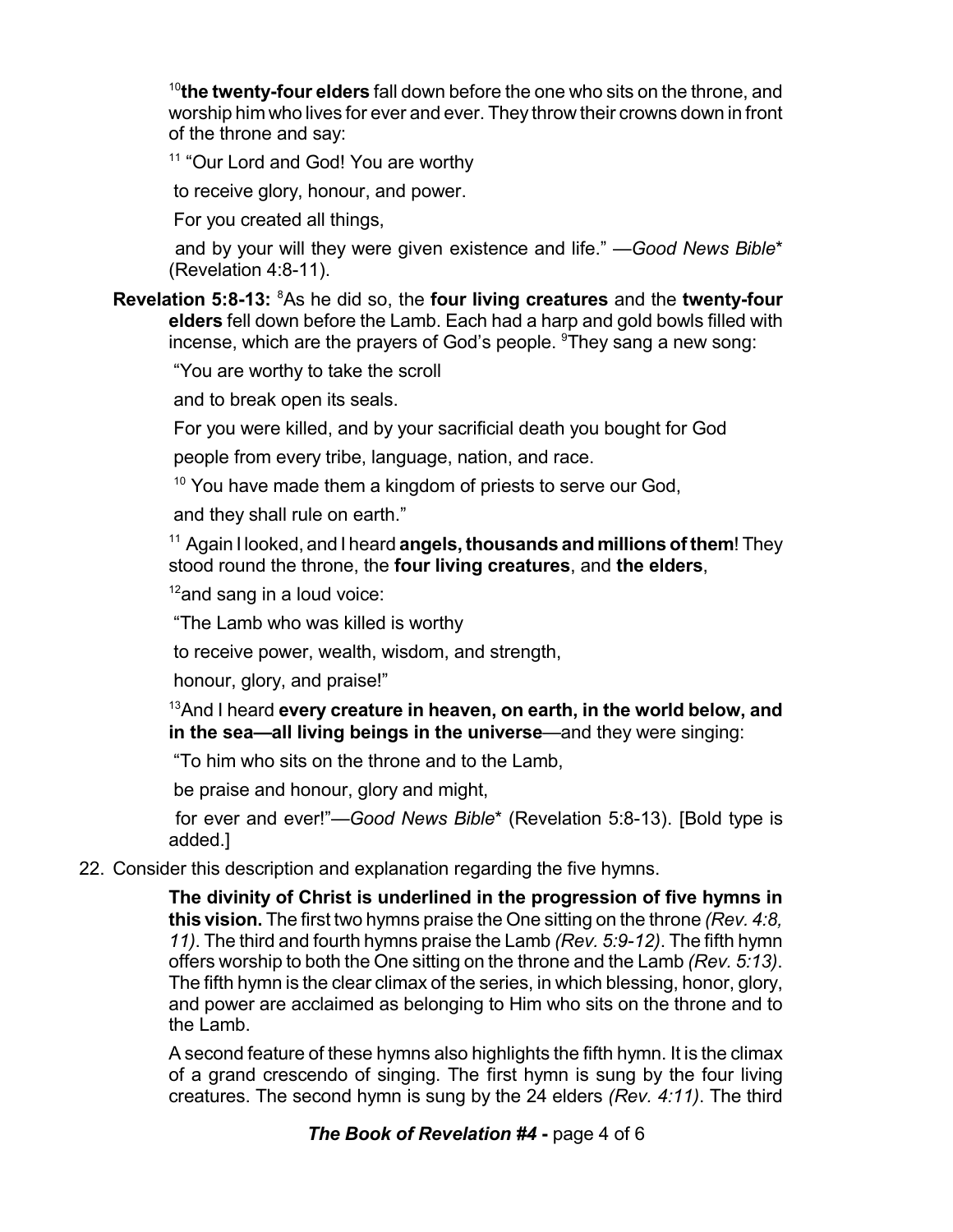is sung by both the four living creatures and the 24 elders *(Rev. 5:9, 10)*. The fourth hymn is sung by more than 100 million angels *(Rev. 5:11, 12)*. The fifth hymn is sung by every creature in the universe *(Rev. 5:13)*. **So the fifth hymn is the climax of a great crescendo as all attention focuses on the throne, affirming the divinity of the Lamb.**—*Adult Teachers Sabbath School Bible Study Guide*\* 55. [Bold type is added.]

- 23. Read Acts 2:32-36 and John 16. Jesus had promised to send the Holy Spirit after He ascended to heaven. In these verses and in John 7:39, we see that promise fulfilled.
- 24. Read Revelation 5:6; compare the following paragraph from Ellen White.

Christ's ascension to heaven was the signal that His followers were to receive the promised blessing. For this they were to wait before they entered upon their work. When Christ passed within the heavenly gates, He was enthroned amidst the adoration of the angels. As soon as this ceremony was completed, the Holy Spirit descended upon the disciples in rich currents, and Christ was indeed glorified, even with the glory which He had with the Father from all eternity. The Pentecostal outpouring was Heaven's communication that the Redeemer's inauguration was accomplished. According to His promise, He had sent the Holy Spirit from heaven to His followers as a token that He had, as priest and king, received all authority in heaven and on earth, and was the Anointed One over His people.—Ellen G. White, *The Acts of the Apostles*\* 38.3-39.0.

- 25. Read Hebrews 4:16; 8:1. Does it give you confidence and courage and hope to know that Jesus Christ is ministering as our High Priest before God's throne in heaven?
- 26. Have you found that the good news about Jesus Christ and the salvation/healing He offers is a great way to reach out to others? Have you encouraged them to join God's people?
- 27. If we know for sure that the day is coming when we will join (1) the four living creatures, (2) the 24 elders, and (3) the millions and millions of angels in praising and honoring God the Father and the Son, shouldn't we begin that now? How can we do that?
- 28. Do you rejoice and praise God because He created you and has redeemed you? Do you understand clearly how the process of salvation actually takes place? Do you understand what the issues were/are in the great controversy and how they were answered? How does knowing those answers convince you to stand firmly for God's side in the great controversy?
- 29. So, what have we learned so far? **Revelation 4 is a general description of what John saw as he looked into the heavenly throne room. Revelation 5 begins with a crisis arising when no one could be found to unseal the scroll. But, then Jesus Christ appeared and was able to open the scroll.** Let us now review some important questions from this lesson. What is implied by the fact that everyone standing around is continually offering praise to the Father and the Son? What evidence is there that this is a continuing and ongoing process?

Three pieces of evidence indicate that chapter 4 is not a onetime event but a general description of heavenly worship.  $(1)$  The throne in verse 2 is not set up; rather, it "was standing" *(NASB)* continually in heaven (Greek: *keitai*, imperfect tense). (2) The singing in verse 8 is not a single episode; it goes on "day and night." (3) The singing of the four living creatures is continuously repetitive ("whenever" *[Rev. 4:9, NKJV]*).—*Adult Sabbath School Bible Study Guide*\* 53. [Content in brackets and italic type are in the source.]

## *The Book of Revelation #4* **-** page 5 of 6